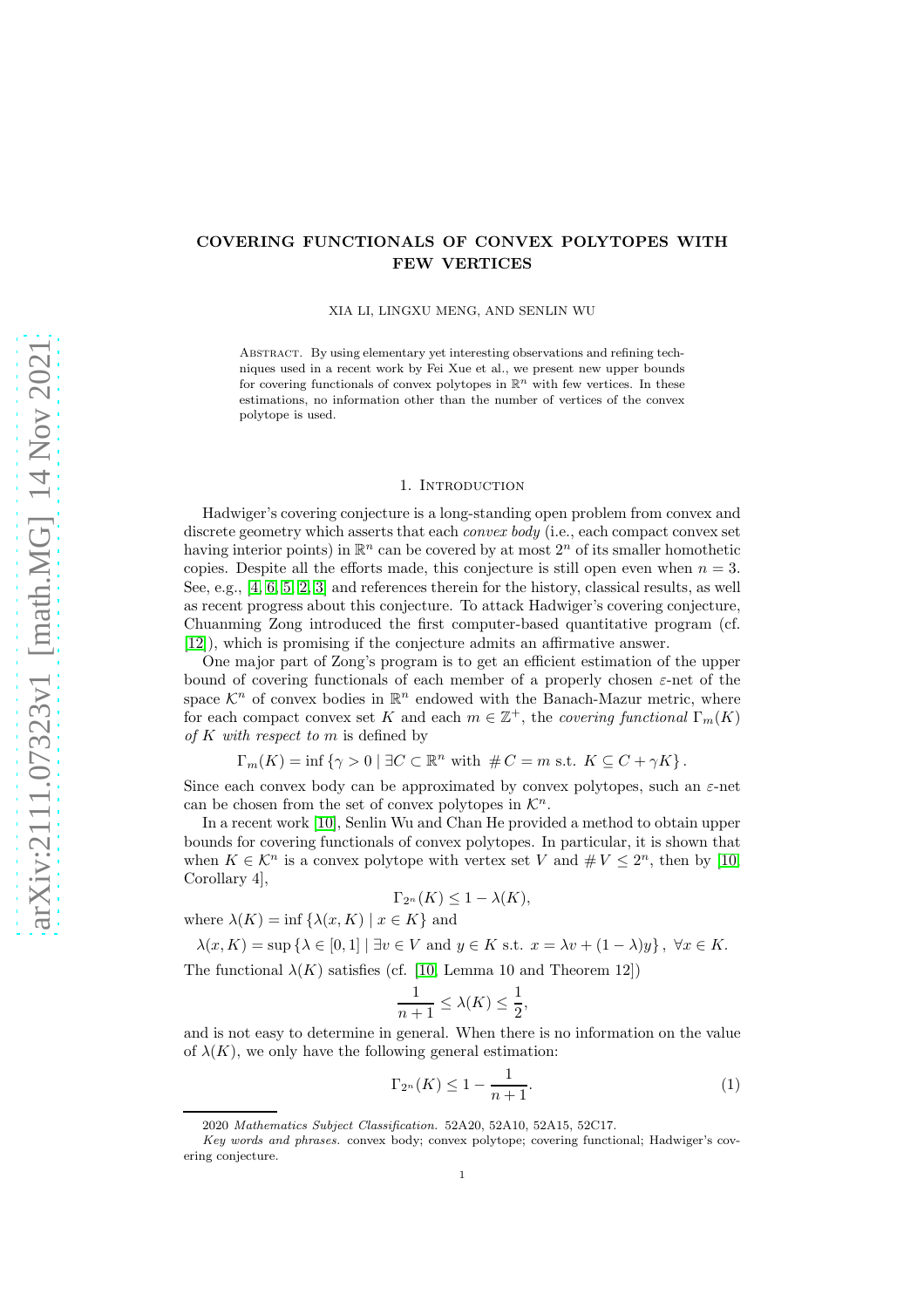In this paper, by applying and refining techniques in [\[11\]](#page-9-2) by Fei Xue et al., we provide new upper bounds for  $\Gamma_{2^n}(K)$  when K is a convex polytope in  $\mathcal{K}^n$  having at most  $2^n$  vertices without using any knowledge about  $\lambda(K)$ . For this purpose, we collect several technical lemmas in Section [2.](#page-1-0) In Section [3,](#page-3-0) we estimate covering functionals of the *n*-dimensional  $\ell_p$  ( $p \geq 1$ ) ball  $K_n^p$  and the portion of  $K_n^p$  in the nonnegative orthant, which is denoted by  $K_n^{p*}$ . More precisely,

$$
K_n^p = \left\{ (x_1, \dots, x_n) \in \mathbb{R}^n \middle| \sum_{i \in [n]} |x|_i^p \le 1 \right\},\newline K_n^{p*} = \left\{ (x_1, \dots, x_n) \in \mathbb{R}^n \middle| \sum_{i \in [n]} x_i^p \le 1, \ x_i \ge 0, \forall i \in [n] \right\}.
$$

Here, we used the shorthand notation  $[m] := \{i \in \mathbb{Z}^+ \mid 1 \leq i \leq m\}$  for each  $m \in \mathbb{Z}^+$ . In Section [4,](#page-6-0) we provide upper bounds for  $\Gamma_{2^n}(K)$  in each of the following two cases: K is a convex polytope with  $m (m \geq n+1)$  vertices; K is a centrally symmetric convex polytope having  $2m$   $(m \geq n)$  vertices.

<span id="page-1-0"></span>Throughout this paper, the dimension  $n$  of the underlying space is at least 3.

### 2. Auxiliary Lemmas

In this section,  $f$  and  $g$  denotes the functions

$$
f: (0, \infty) \to \mathbb{R}
$$
  

$$
x \mapsto \frac{(1+x)^{1+x}}{x^x}, \qquad g: (0, \infty) \to \mathbb{R}
$$
  

$$
x \mapsto \frac{2^x(1+x)^{1+x}}{x^x},
$$

respectively. One can easily verify that both  $f$  and  $g$  are strictly increasing on  $(0, +\infty)$ , and that  $\lim_{x\to 0+} f(x) = \lim_{x\to 0+} g(x) = 1$ . Note also that  $f(1) = 4$  and  $g(1) = 8.$ 

For each  $t \in (1,\infty)$ , let  $a(t)$  and  $b(t)$  be the solution to the equation  $f(x) = t$ and  $g(x) = t$ , respectively. Since f and g are both strictly increasing,  $a(t)$  and  $b(t)$ are also strictly increasing. Numerical calculation shows that  $a(2) \approx 0.293815$  and  $b(2) \approx 0.205597$ .

The main result in [\[8\]](#page-8-5) shows that

$$
n! = \sqrt{2\pi}n^{n + \frac{1}{2}}e^{-n}e^{r_n},
$$

where

$$
\frac{1}{12n+1} < r_n < \frac{1}{12n}.
$$

It follows that, for each  $k \in \mathbb{Z}^+$ ,

$$
\binom{n+k}{n} = \frac{(n+k)!}{n!k!} = \frac{\sqrt{2\pi}(n+k)^{n+k+\frac{1}{2}}e^{-(n+k)}e^{r_{n+k}}}{\sqrt{2\pi}n^{n+\frac{1}{2}}e^{-n}e^{r_n}\sqrt{2\pi}k^{k+\frac{1}{2}}e^{-k}e^{r_k}}
$$

$$
= \left(\frac{n+k}{2\pi nk}\right)^{\frac{1}{2}} \left[\frac{\left(1+\frac{k}{n}\right)^{1+\frac{k}{n}}}{\left(\frac{k}{n}\right)^{\frac{k}{n}}}\right]^{n}e^{r_{n+k}-r_n-r_k}.\tag{2}
$$

Since

$$
r_{n+k} - r_n - r_k < \frac{1}{12(n+k)} - \frac{1}{12n+1} - \frac{1}{12k+1} < 0,
$$

we have

<span id="page-1-1"></span>
$$
\binom{n+k}{n} < \left(\frac{n+k}{2\pi nk}\right)^{\frac{1}{2}} \left[\frac{\left(1+\frac{k}{n}\right)^{1+\frac{k}{n}}}{\left(\frac{k}{n}\right)^{\frac{k}{n}}}\right]^n = \left(\frac{n+k}{2\pi nk}\right)^{\frac{1}{2}} \left[f\left(\frac{k}{n}\right)\right]^n. \tag{3}
$$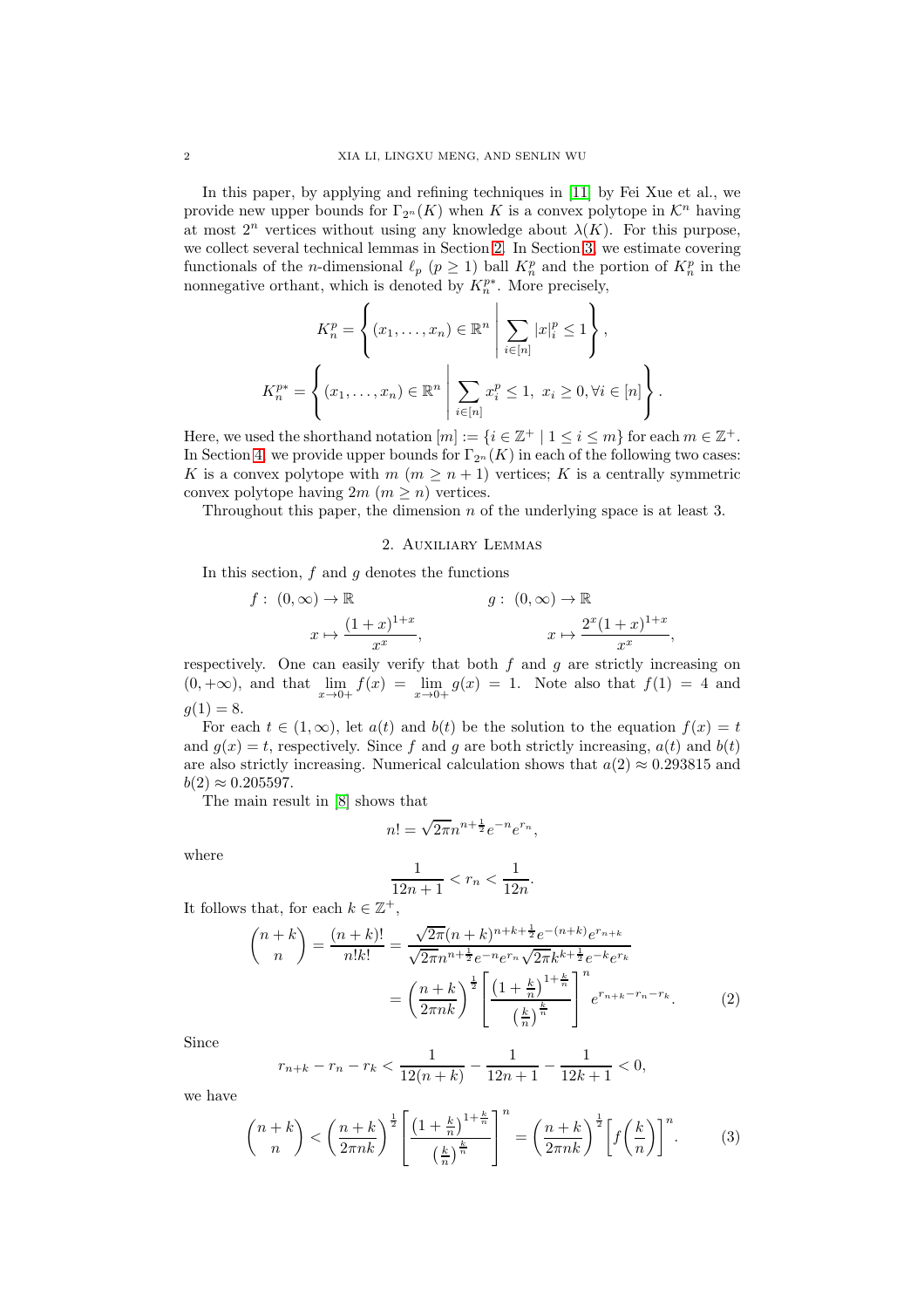For each  $t \in (1,2]$  and each  $n \in \mathbb{Z}^+$ , let  $k(n,t)$  and  $l(n,t)$  be the nonnegative integers satisfying

$$
\binom{n+k(n,t)}{n} \le t^n < \binom{n+k(n,t)+1}{n}
$$

and

$$
2^{l(n,t)} \binom{n + l(n,t)}{n} \le t^n < 2^{l(n,t)+1} \binom{n + l(n,t)+1}{n},
$$

<span id="page-2-1"></span>respectively.

**Lemma 1.** Let  $t \in (1,2]$  and  $n \in \mathbb{Z}^+$ . We have

- (a)  $k(n, t) \geq \lfloor a(t)n \rfloor;$
- (b)  $k(n,t) > 0$  if and only if  $n+1 \leq t^n$ ;
- (c)  $l(n, t) \geq \lfloor b(t)n \rfloor;$
- (d)  $l(n, t) > 0$  if and only if  $2(n + 1) \leq t^n$ .

*Proof.* (a). The case when  $[a(t)n] = 0$  is clear. When  $[a(t)n] \geq 1$ , by eq. [\(3\)](#page-1-1), we have

$$
\binom{n + \lfloor a(t)n \rfloor}{n} < \left(\frac{n + \lfloor a(t)n \rfloor}{2\pi n \lfloor a(t)n \rfloor}\right)^{\frac{1}{2}} \left[ f\left(\frac{\lfloor a(t)n \rfloor}{n}\right) \right]^n
$$
\n
$$
\leq \left(\frac{n + a(t)n}{2\pi n}\right)^{\frac{1}{2}} \left[ f\left(\frac{a(t)n}{n}\right) \right]^n
$$
\n
$$
= \left(\frac{1 + a(t)}{2\pi}\right)^{\frac{1}{2}} t^n
$$
\n
$$
\leq \left(\frac{1 + a(2)}{2\pi}\right)^{\frac{1}{2}} t^n < t^n.
$$

Therefore

$$
\binom{n+\lfloor a(t)n\rfloor}{n}<\binom{n+k(n,t)+1}{n},
$$

which shows that  $|a(t)n| < k(n,t) + 1$ . Thus  $k(n,t) \geq |a(t)n|$ . (b). It sufficies to observe that

$$
k(n,t) = 0 \Longleftrightarrow 1 = \binom{n}{n} \le t^n < \binom{n+1}{n} = n+1.
$$

(c). We only need to consider the case when  $\lfloor b(t)n \rfloor \geq 1$ . By eq. [\(3\)](#page-1-1), we have

$$
2^{\lfloor b(t)n \rfloor} {n + \lfloor b(t)n \rfloor \choose n} < \left(\frac{n + \lfloor b(t)n \rfloor}{2\pi n \lfloor b(t)n \rfloor}\right)^{\frac{1}{2}} \left[g\left(\frac{\lfloor b(t)n \rfloor}{n}\right)\right]^n
$$
\n
$$
\leq \left(\frac{n + b(t)n}{2\pi n}\right)^{\frac{1}{2}} [g(b(t))]^n
$$
\n
$$
\leq \left(\frac{1 + b(t)}{2\pi}\right)^{\frac{1}{2}} t^n < t^n.
$$

It follows that

$$
2^{\lfloor b(t)n\rfloor}\binom{n+\lfloor b(t))n\rfloor}{n} < 2^{l(n,t)+1}\binom{n+l(n,t)+1}{n}.
$$

Hence  $l(n, t) \geq |b(t)n|$ .

<span id="page-2-0"></span>(d). As for (b), we only need to observe that

$$
l(n,t) = 0 \Longleftrightarrow 1 = \binom{n}{n} \le t^n < 2\binom{n+1}{n} = 2(n+1). \qquad \Box
$$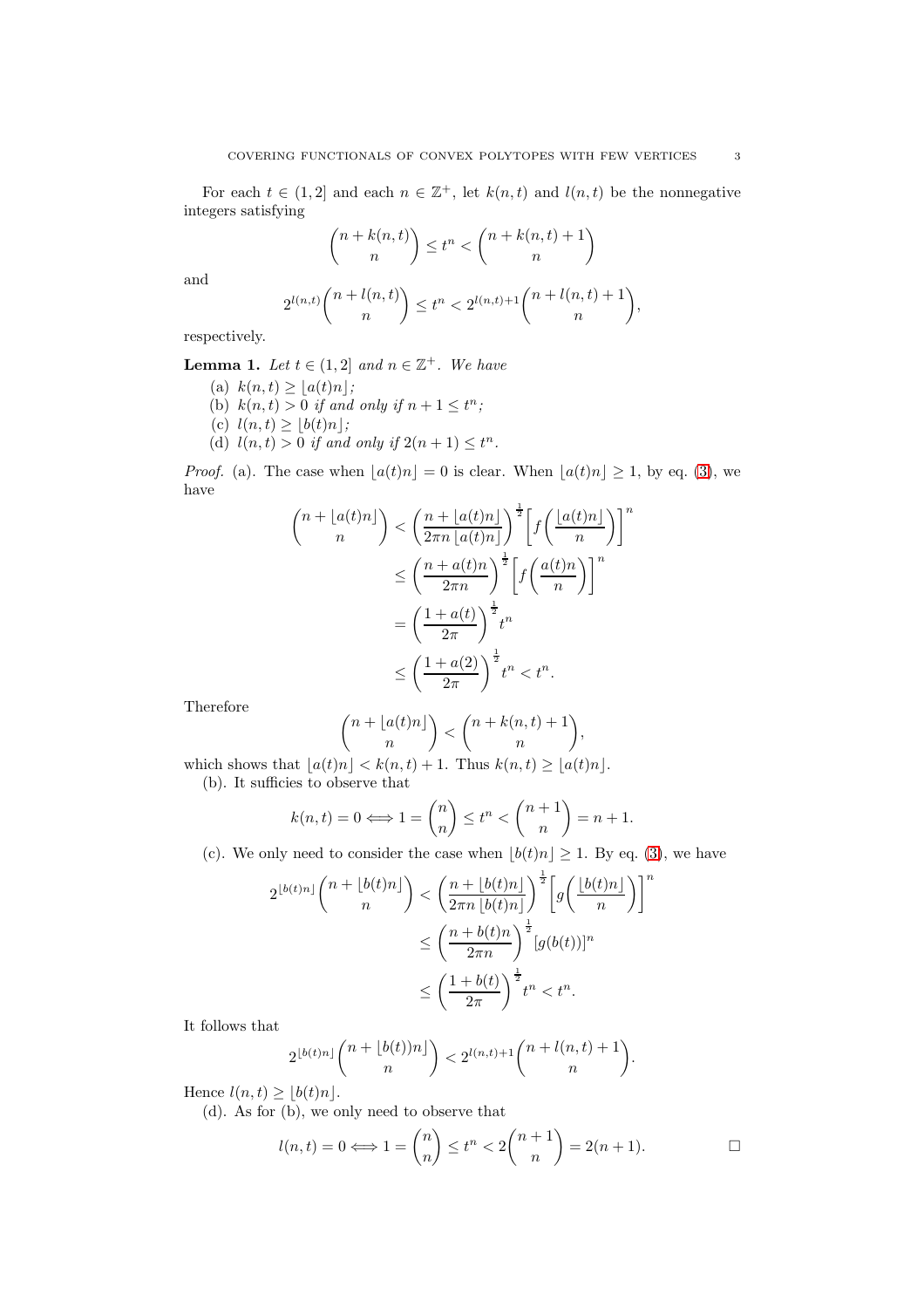**Lemma 2.** If either  $x \ge a \ge 0$  or  $x \le a \le 0$ , then  $|x - a|^p \le |x|^p - |a|^p$  holds for each  $p \in [1,\infty)$ .

*Proof.* First, suppose that  $a \geq 0$ . Set

$$
h(x) = xp - (x - a)p, \forall x \in [a, \infty).
$$

Then  $h'(x) = px^{p-1} - p(x - a)^{p-1} \ge 0$ . Thus h is increasing on  $[a, \infty)$ . It follows that  $h(x) \geq h(a) = a^p$ ,  $\forall x \in [a, \infty)$ .

When  $x \le a \le 0$ , we have

$$
|x - a|^p = ((-x) - (-a))^p \le (-x)^p - (-a)^p = |x|^p - |a|^p.
$$

For  $n, k \in \mathbb{Z}^+$ , we put

$$
M_1(n,k) = \left\{ (x_1, ..., x_n) \in \mathbb{Z}^n \; \middle| \; \sum_{i \in [n]} x_i \le k, \; x_i \ge 0, \; \forall i \in [n] \right\},
$$

$$
M_2(n,k) = \left\{ (x_1, ..., x_n) \in \mathbb{Z}^n \; \middle| \; \sum_{i \in [n]} |x_i| \le k \right\}.
$$

It can be verified that (see e.g., [\[11,](#page-9-2) Proposition 2.1])

$$
\# M_1(n,k) = \binom{n+k}{n}.\tag{4}
$$

And it is known that (see e.g., [\[7,](#page-8-6) p. 182] or [\[1\]](#page-8-7))

$$
\# M_2(n,k) = \sum_{i=0}^n 2^{n-i} \binom{n}{i} \binom{k}{n-i},
$$

which implies that (cf. also [\[11,](#page-9-2) p. 7])

$$
\# M_2(n,k) = \sum_{i=n-k}^n 2^{n-i} \binom{n}{i} \binom{k}{n-i} \le 2^k \sum_{i=n-k}^n \binom{n}{i} \binom{k}{n-i} = 2^k \sum_{i=0}^n \binom{n}{i} \binom{k}{n-i} = 2^k \binom{n+k}{n}.
$$
 (5)

# 3. COVERING FUNCTIONALS OF  $K_n^{p*}$  and  $K_n^p$

<span id="page-3-0"></span>Lemma [3](#page-3-1) and Lemma [4](#page-4-0) are appeared in [\[11\]](#page-9-2). For readers' convenience we provide new proofs without using induction.

For each  $n \in \mathbb{Z}^+$  and  $p \in [1, \infty)$ , put

$$
\overline{K_n^{p*}} = \left\{ (x_1, x_2, \dots, x_n) \in \mathbb{R}^n \; \middle| \; \sum_{i \in [n]} x_i^p \leq n, \; x_i \geq 0, \; \forall i \in [n] \right\}.
$$

<span id="page-3-1"></span>**Lemma 3.** For each pair  $n, k \in \mathbb{Z}^+$  and each  $p \geq 1$ , we have

$$
\left(\frac{n+k}{n}\right)^{\frac{1}{p}}\overline{K_n^{p*}} \subseteq \overline{K_n^{p*}} + M_1(n,k).
$$

*Proof.* Let  $(z_1, \ldots, z_n)$  be an arbitrary point in  $\left(\frac{n+k}{n}\right)^{\frac{1}{p}} \overline{K_n^{p*}}$ . Then  $z_i \geq 0, \ \forall i \in [n] \text{ and } \sum z_i^p \leq n+k.$ 

$$
z_i \geq 0, \forall i \in [n]
$$
 and  $\sum_{i \in [n]} z_i \geq n + \kappa$ .

Set  $n_0 := \#\{z_i \mid z_i \geq 1, i \in [n]\}\$ . Without loss of generality, assume that  $z_1, \ldots, z_{n_0} \geq$ 1. We distinguish three cases.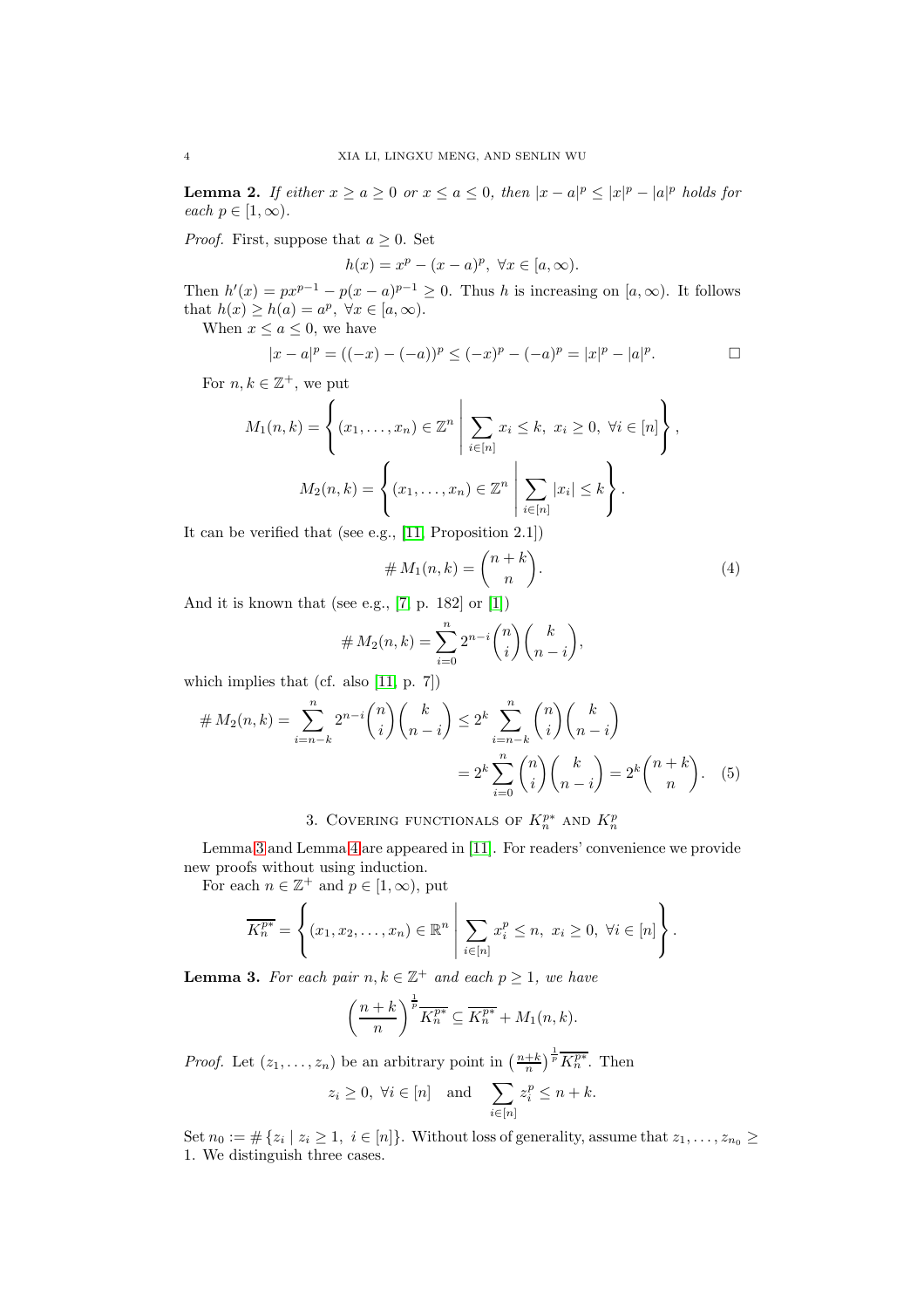**Case 1:**  $n_0 \geq k$ . In this situation, we have

$$
(z_1,..., z_n) = (z_1 - 1,..., z_k - 1, z_{k+1},..., z_n) + (\underbrace{1,..., 1}_{k}, 0,..., 0).
$$

From Lemma [2](#page-2-0) it follows that

$$
\sum_{i \in [k]} (z_i - 1)^p + \sum_{i \in [n] \setminus [k]} z_i^p \le \sum_{i \in [k]} (z_i^p - 1) + \sum_{i \in [n] \setminus [k]} z_i^p \le (n + k) - k = n.
$$

Thus

<span id="page-4-1"></span>
$$
(z_1, \ldots, z_n) \in \overline{K_n^{p*}} + M_1(n, k). \tag{6}
$$

Case 2:  $n_0 < k$ ,  $\sum$  $\sum_{i\in[n_0]} \lfloor z_i \rfloor \geq k$ . There exist integers  $a_1, \ldots, a_{n_0} \geq 0$  such that

$$
a_i \leq z_i, \ \forall i \in [n_0]
$$
 and  $\sum_{i \in [n_0]} a_i = k$ .

Thus

$$
(z_1,\ldots,z_n)=(z_1-a_1,\ldots,z_{n_0}-a_{n_0},z_{n_0+1},\ldots,z_n)+(a_1,\ldots,a_{n_0},0,\ldots,0).
$$

By Lemma [2,](#page-2-0)

$$
\sum_{i \in [n_0]} (z_i - a_i)^p + \sum_{i \in [n] \setminus [n_0]} z_i^p \le \sum_{i \in [n_0]} (z_i^p - a_i^p) + \sum_{i \in [n] \setminus [n_0]} z_i^p \le (n + k) - k = n.
$$

Again, we have eq. [\(6\)](#page-4-1).

**Case 3:**  $n_0 < k$  and  $\sum$  $\sum_{i \in [n_0]} \lfloor z_i \rfloor < k$ . We have the following decomposition:

$$
(z_1, \ldots, z_n) = (z_1 - \lfloor z_1 \rfloor, \ldots, z_{n_0} - \lfloor z_{n_0} \rfloor, z_{n_0+1}, \ldots, z_n) + (\lfloor z_1 \rfloor, \ldots, \lfloor z_{n_0} \rfloor, 0, \ldots, 0).
$$
  
Since  $z_i - \lfloor z_i \rfloor < 1$ ,  $\forall i \in [n_0]$  and  $z_i < 1$ ,  $\forall i \in [n] \setminus [n_0]$ , we have

$$
\sum_{i \in [n_0]} (z_i - \lfloor z_i \rfloor)^p + \sum_{i \in [n] \setminus [n_0]} z_i^p \le n,
$$

which implies eq.  $(6)$ .

For each  $p \geq 1$  and each  $n \in \mathbb{Z}^+$ , let

$$
\overline{K_n^p} = \left\{ (x_1, x_2, \dots, x_n) \in \mathbb{R}^n \middle| \sum_{i=1}^n |x_i|^p \leq n, \ x_i \geq 0, \ \forall i = 1, \dots, n \right\}.
$$

<span id="page-4-0"></span>**Lemma 4.** For each pair  $n, k \in \mathbb{Z}^+$  and each  $p \geq 1$ , we have

$$
\left(\frac{n+k}{n}\right)^{\frac{1}{p}}\overline{K_n^p}\subseteq \overline{K_n^p}+M_2(n,k).
$$

*Proof.* Let  $(z_1, \ldots, z_n)$  be an arbitrary point in  $\left(\frac{n+k}{n}\right)^{\frac{1}{p}}\overline{K_n^p}$ . Then

$$
\sum_{i \in [n]} |z_i|^p \le n + k.
$$

Set  $n_0 = \#\{z_i \mid |z_i| \geq 1, i \in [n]\}\$ . Without loss of generality, assume that  $|z_1|, \ldots, |z_{n_0}| \geq$ 1. We distinguish three cases.

**Case 1:**  $n_0 \geq k$ . Clearly,

$$
(z_1, ..., z_n) = (z_1 - \text{sgn } z_1, ..., z_k - \text{sgn } z_k, z_{k+1}, ..., z_n) + (\text{sgn } z_1, ..., \text{sgn } z_k, 0, ..., 0).
$$

By Lemma [2,](#page-2-0) we have

$$
\sum_{i \in [k]} |z_i - \operatorname{sgn} z_i|^p + \sum_{i \in [n] \setminus [k]} |z_i|^p \le \sum_{i \in [k]} (|z_i|^p - |\operatorname{sgn} z_i|^p) + \sum_{i \in [n] \setminus [k]} |z_i|^p \le (n+k) - k = n.
$$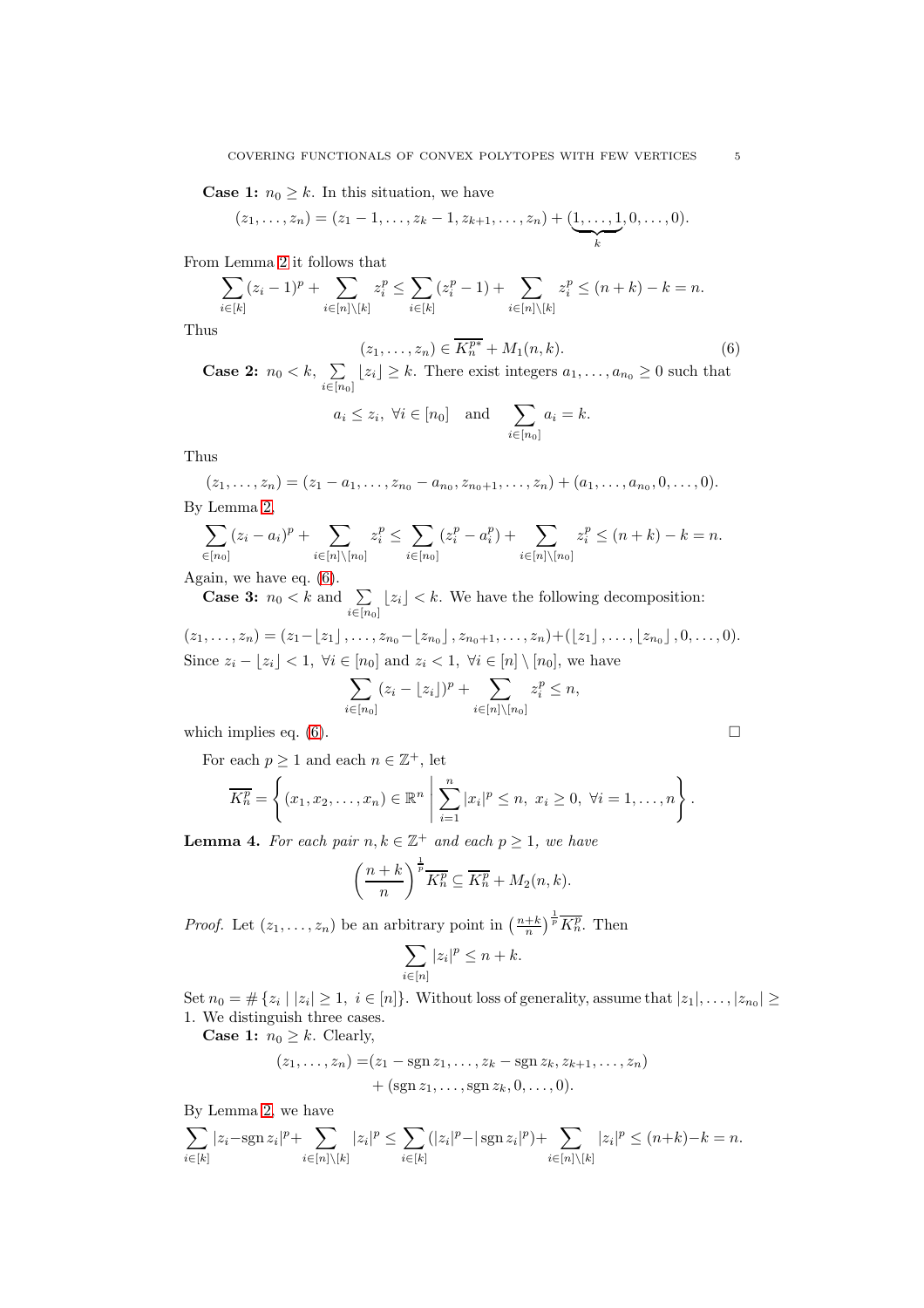Thus

<span id="page-5-0"></span>
$$
(z_1, \ldots, z_n) \in \overline{K_n^p} + M_2(n, k). \tag{7}
$$

**Case 2:**  $n_0 < k$  and  $\sum$  $\sum_{i\in[n_0]}(|z_i|] \geq k$ . There exist nonnegative integers  $a_1, \ldots, a_{n_0}$ such that

$$
a_i \leq |z_i|, \forall i \in [n_0]
$$
 and  $\sum_{i \in [n_0]} a_i = k.$ 

Then

$$
(z_1, \ldots, z_n) = (z_1 - a_1 \operatorname{sgn} z_1, \ldots, z_{n_0} - a_{n_0} \operatorname{sgn} z_{n_0}, z_{n_0+1}, \ldots, z_n) + (a_1 \operatorname{sgn} z_1, \ldots, a_{n_0} \operatorname{sgn} z_{n_0}, 0, \ldots, 0).
$$

Applying Lemma [2](#page-2-0) again, we obtain

$$
\sum_{i \in [n_0]} |z_i - a_i \operatorname{sgn} z_i|^p + \sum_{i \in [n] \setminus [n_0]} |z_i|^p \le \sum_{i \in [n_0]} (|z_i|^p - |a_i \operatorname{sgn} z_i|^p) + \sum_{i \in [n] \setminus [n_0]} |z_i|^p \le n.
$$

Hence we have eq. [\(7\)](#page-5-0) again.

**Case 3:**  $n_0 < k$  and  $\sum$  $\sum_{i \in [n_0]} |z_i| \leq k$ . We have the decomposition:

$$
(z_1, \ldots, z_n) = (z_1 - \lfloor |z_1| \rfloor \operatorname{sgn} z_1, \ldots, z_{n_0} - \lfloor |z_{n_0}| \rfloor \operatorname{sgn} z_{n_0}, z_{n_0+1}, \ldots, z_n)
$$

$$
+ (\lfloor |z_1| \rfloor \operatorname{sgn} z_1, \ldots, \lfloor |z_{n_0}| \rfloor \operatorname{sgn} z_{n_0}, 0, \ldots, 0).
$$

Moreover,

$$
\sum_{i \in [n_0]} |z_1 - \lfloor |z_1| \rfloor \operatorname{sgn} z_1|^p + \sum_{i \in [n] \setminus [n_0]} |z_i|^p \le n \text{ and } \sum_{i \in [n_0]} |\lfloor |z_i| \rfloor \operatorname{sgn} z_i| \le k.
$$

It follows that eq. [\(7\)](#page-5-0) holds.  $\square$ 

<span id="page-5-1"></span>**Proposition 5.** Let  $p \geq 1$  and  $t \in (1, 2]$ . We have

$$
\Gamma_{t^n}(K_n^{p*}) \le \left(\frac{n}{n+k(n,t)}\right)^{\frac{1}{p}} \le \left(\frac{n}{n+\lfloor a(t)n\rfloor}\right)^{\frac{1}{p}},
$$
  

$$
\Gamma_{t^n}(K_n^p) \le \left(\frac{n}{n+l(n,t)}\right)^{\frac{1}{p}} \le \left(\frac{n}{n+\lfloor b(t)n\rfloor}\right)^{\frac{1}{p}}.
$$

Proof. By Lemma [3](#page-3-1) we have

$$
\Gamma_{t^n}(K_n^{p*}) \le \Gamma_{\binom{n+k(n,t)}{n}}(K_n^{p*}) = \Gamma_{\binom{n+k(n,t)}{n}}(\overline{K_n^{p*}}) \le \left(\frac{n}{n+k(n,t)}\right)^{\frac{1}{p}}
$$

Applying (a) in Lemma [1,](#page-2-1) we obtain

$$
\Gamma_{t^n}(K_n^{p*}) \le \left(\frac{n}{n + \lfloor a(t)n \rfloor}\right)^{\frac{1}{p}}.
$$

It can be easily verified that

$$
\Gamma_{t^n}(K_n^p) \leq \Gamma_{2^{l(n,t)}\binom{n+l(n,t)}{n}}(K_n^p) \leq \Gamma_{\#M_2(n,l(n,t))}(K_n^p) = \Gamma_{\#M_2(n,l(n,t))}(\overline{K_n^p}).
$$

By Lemma [4](#page-4-0) and (c) in Lemma [1,](#page-2-1) we have

$$
\Gamma_{t^n}(K_n^p) \le \left(\frac{n}{n + l(n,t)}\right)^{\frac{1}{p}} \le \left(\frac{n}{n + \lfloor b(t)n \rfloor}\right)^{\frac{1}{p}}.
$$

$$
\overline{a}
$$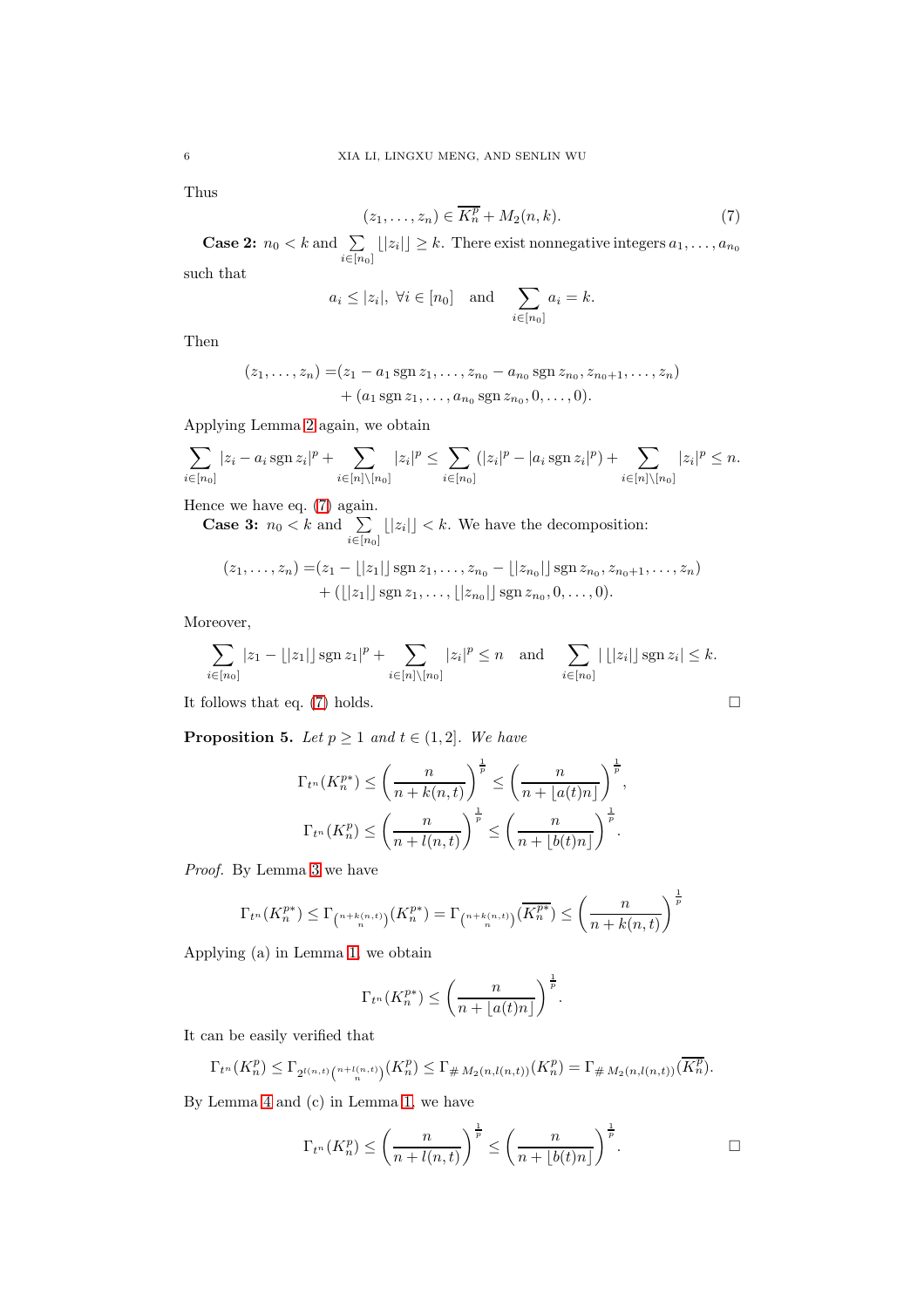**Remark 6.** For  $n \ge 1$ ,  $n + 1 \le 2<sup>n</sup>$ . So  $k(n, 2) > 0$  by (b) in Lemma [1.](#page-2-1) Then,

$$
\Gamma_{2^n}(K_n^{p*}) \le \left(\frac{n}{n+k(n,2)}\right)^{\frac{1}{p}} \le \left(\frac{n}{n+1}\right)^{\frac{1}{p}} < 1.
$$

Similarly, if  $n \geq 3$  (or equivalently, if  $n + 1 \leq 2^{n-1}$ ), then  $l(n, 2) > 0$  by (d) in Lemma [1.](#page-2-1) In this case we have

$$
\Gamma_{2^n}(K_n^p) \le \left(\frac{n}{n+l(n,2)}\right)^{\frac{1}{p}} \le \left(\frac{n}{n+1}\right)^{\frac{1}{p}} < 1.
$$

Let  $K_1$  and  $K_2$  be two convex bodies in  $\mathbb{R}^n$ . The multiplicative *Banach-Mazur* distance  $d_{BM}^M(K_1, K_2)$  is defined by

$$
d_{BM}^M(K_1, K_2) := \min_{x \in \mathbb{R}^n, T \in \mathcal{A}^n} \left\{ \gamma \ge 1 \mid K_1 \subseteq T(K_2) \subseteq \gamma K_1 + x \right\},\
$$

where  $\mathcal{A}^n$  is the set of non-singular affine transformations from  $\mathbb{R}^n$  to  $\mathbb{R}^n$ . When  $K_1$  and  $K_2$  are both centrally symmetric with respect to the origin,  $d_{BM}^M(K_1, K_2)$ is equal to the Banach-Mazur distance between the Banach spaces having  $K_1$  and  $K_2$  as unit balls. Moreover, [\[9,](#page-9-3) Proposition 37.6] shows that

$$
d_{BM}^{M}(K_{n}^{p}, K_{n}^{\infty}) = n^{\frac{1}{p}}, \ \forall p \ge 2.
$$

This, together with the following fact proved in the proof of Theorem A in [\[12\]](#page-9-0)

$$
|\Gamma_m(K_1) - \Gamma_m(K_2)| \le d_{BM}^M(K_1, K_2) - 1,
$$

implies that

$$
\Gamma_{2^n}(K_n^p) \le \min\left\{ \left( \frac{n}{n + \lfloor b(2)n \rfloor} \right)^{\frac{1}{p}}, n^{\frac{1}{p}} - \frac{1}{2} \right\}, \ \forall p \ge 2.
$$

For  $1 \le p < 2$ ,  $n^{\frac{1}{p}} - \frac{1}{2} \ge 1$  since  $n \ge 3$ . Thus the inequality above is also valid for the case when  $p \in [1, 2)$ . Observe that  $\left(\frac{n}{n + \lfloor b(2)n \rfloor}\right)^{\frac{1}{p}}$  is increasing and  $n^{\frac{1}{p}} - \frac{1}{2}$  is strictly decreasing with respect to p. Let  $p(n)$  be the unique solution to

$$
\left(\frac{n}{n+\lfloor b(2)n\rfloor}\right)^{\frac{1}{p}} = n^{\frac{1}{p}} - \frac{1}{2}.
$$

We have

$$
\Gamma_{2^n}(K_n^p) \le \left(\frac{n}{n + \lfloor b(2)n \rfloor}\right)^{\frac{1}{p(n)}}, \ \forall p \ge 1,
$$

which provides a uniform upper bound for  $\Gamma_{2^n}(K_n^p)$  when n is fixed (see [\[12,](#page-9-0) Theorem 2 for a result of this type when  $n = 3$ ). It can be shown that

$$
\frac{\ln n}{\ln\left(\frac{3}{2}\right)} \le p(n) \le \frac{\ln n}{\ln\left(\frac{1}{2} + \frac{1}{1+b(2)}\right)}.
$$

<span id="page-6-0"></span>4. Covering functionals of convex polytopes with few vertices

<span id="page-6-1"></span>**Lemma 7.** Let  $K \subseteq \mathbb{R}^m$  be a compact convex set,  $T : \mathbb{R}^m \to \mathbb{R}^n$  be an affine transformation. Then, for each  $l \in \mathbb{Z}^+$ , we have

$$
\Gamma_l(T(K)) \leq \Gamma_l(K).
$$

*Proof.* Since  $\Gamma_l(K)$  is translation invariant, we only need to consider the case when T is linear. By the definition of  $\Gamma_l(K)$ , there exists a set  $C \subseteq \mathbb{R}^m$  with  $\#C = l$ such that  $K \subseteq C + \Gamma_l(K)K$ . Since T is linear, we have

$$
T(K) \subseteq T(C + \Gamma_l(K)K) = T(C) + \Gamma_l(K)T(K).
$$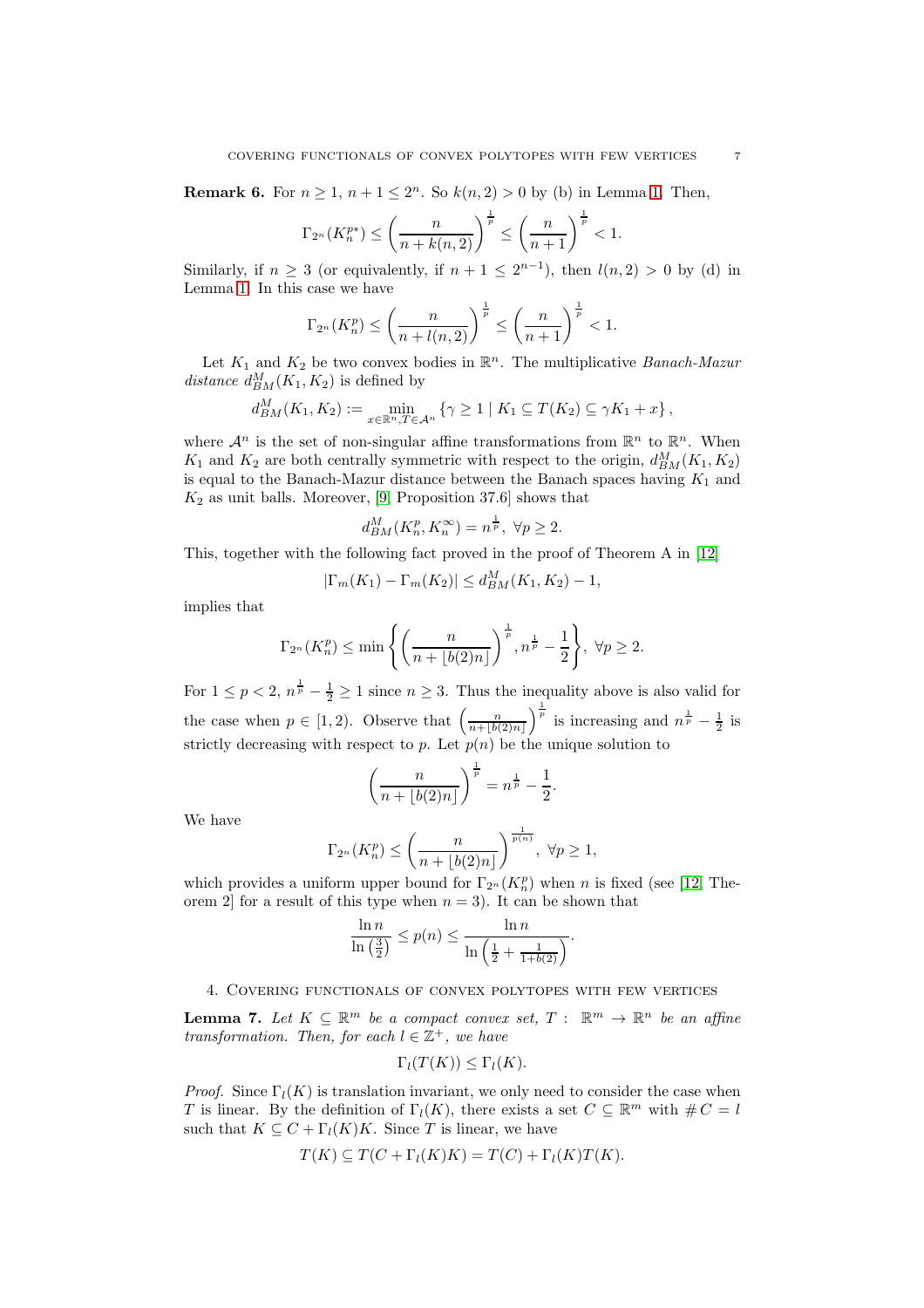Since  $\# T(C) \leq \# C = l$ , we have

$$
\Gamma_l(T(K)) \leq \Gamma_{\# \, T(C)}(T(K)) \leq \Gamma_l(K).
$$

For each  $m \in \mathbb{Z}^+$ , we denote by  $\Delta_m$  an m-dimensional simplex. I.e.,  $\Delta_m$  is the convex hull of  $m + 1$  affinely independent points. One can easily verify that  $\Delta_m$  is affinely equivalent to  $K_m^{1*}$ . A compact convex set K is said to be an m-dimensional crosspolytope if there exist m linearly independent vectors  $v_1, \ldots, v_m$  such that

$$
K = \text{conv}\{\pm v_1, \ldots, \pm v_m\}.
$$

<span id="page-7-1"></span>Clearly, any m-dimensional crosspolytope is affinely equivalent to  $K_m^1$ .

**Theorem 8.** Let  $K \subseteq \mathbb{R}^n$  be a convex polytope.

- (a). If K has  $m+1$  vertices, then  $\Gamma_l(K) \leq \Gamma_l(K_m^1)$ ,  $\forall l \in \mathbb{Z}^+$ .
- (b). If K is centrally symmetric and has  $2m$  vertices, then  $\Gamma_l(K) \leq \Gamma_l(K_m^1)$ holds for any  $l \in \mathbb{Z}^+$ .

*Proof.* (a). Let  $v_0, v_1, \ldots, v_m$  be the vertices of K. Denote by  $o_m$  the origin of  $\mathbb{R}^m$ . For each  $i \in [m]$ , we denote by  $e_i^m$  the *i*-th member of the standard basis of  $\mathbb{R}^m$ . We identify each ordered pair  $(a, b) \in \mathbb{R}^n \times \mathbb{R}^m$ , where  $a = (\alpha_1, \dots, \alpha_n)$  and  $b = (\beta_1, \ldots, \beta_m)$ , with the point  $(\alpha_1, \ldots, \alpha_n, \beta_1, \ldots, \beta_m) \in \mathbb{R}^{n+m}$ . Put

$$
u_0 = (v_0, o_m)
$$
 and  $u_i = (v_i, e_i^m)$ ,  $\forall i \in [m]$ .

We claim that  $u_0, u_1, \ldots, u_m$  are affinely independent. Indeed, if  $\lambda_0, \lambda_1, \ldots, \lambda_m \in \mathbb{R}$ statisfy that

$$
\sum_{i \in [m]} \lambda_i = 0 \text{ and } \sum_{i \in [m]} \lambda_i u_i = o_{n+m},
$$

then  $\Sigma$  $i \in [m]$  $\lambda_i e_i^m = o_m$ , which shows that  $\lambda_i = 0$ ,  $\forall i \in [m]$ . Hence  $\lambda_i = 0$  holds for each  $i \in [m] \cup \{0\}$ . Therefore,  $L = \text{conv}\{u_0, u_1, \ldots, u_m\}$  is an m-dimensional

simplex. Since  $\Gamma_l(\cdot)$  is an affine invariant,  $\Gamma_l(L) = \Gamma_l(K_m^{1*})$ . Let

<span id="page-7-0"></span>
$$
T: \mathbb{R}^{m+n} \to \mathbb{R}^n, \quad (\alpha_1, \ldots, \alpha_{m+n}) \mapsto (\alpha_1, \ldots, \alpha_n). \tag{8}
$$

Then  $T(L) = K$ . By Lemma [7,](#page-6-1)  $\Gamma_l(K) = \Gamma_l(T(L)) \leq \Gamma_l(K_m^{1*})$ .

(b). Let  $\pm v_1, \ldots, \pm v_m$  be the vertices of K. Put  $u_i = (v_i, e_i^m), \forall i \in [m]$ . Clearly,  $u_1, \ldots, u_m$  are linearly independent. Then  $L := \text{conv} \{ \pm u_1, \ldots, \pm u_m \}$  is an *m*-dimensional crosspolytope and  $K = T(L)$ , where T is defined by eq. [\(8\)](#page-7-0). From Lemma [7,](#page-6-1) it follows that  $\Gamma_l(K) \leq \Gamma_l(L) = \Gamma_l(K_m^1)$ .  $\binom{1}{m}$ .

<span id="page-7-2"></span>**Theorem 9.** Let  $K \subseteq \mathbb{R}^n$  be a convex polytope.

(a). If K has  $m (m \ge n+1)$  vertices and  $t = 2^{\frac{n}{m-1}}$ , then

$$
\Gamma_{2^n}(K) \leq \frac{m-1}{m-1+k(m-1,t)} \leq \frac{m-1}{m-1+\lfloor a(t)(m-1)\rfloor}.
$$

(b). If K is centrally symmetric and has  $2m$   $(m \geq n)$  vertices, and  $t = 2^{\frac{n}{m}}$ , then

$$
\Gamma_{2^n}(K) \leq \frac{m}{m+l(m,t)} \leq \frac{m}{m+\lfloor b(t)m\rfloor}.
$$

*Proof.* (a). Since  $m > n > 0$ , we have  $t \in (1, 2]$ . By Theorem [8](#page-7-1) and Proposition [5,](#page-5-1) we have

$$
\Gamma_{2^n}(K) \leq \Gamma_{2^n}(K_{m-1}^{1*}) = \Gamma_{t^{m-1}}(K_{m-1}^{1*}) \leq \frac{m-1}{m-1+k(m-1,t)}
$$
  

$$
\leq \frac{m-1}{m-1+\lfloor a(t)(m-1) \rfloor}.
$$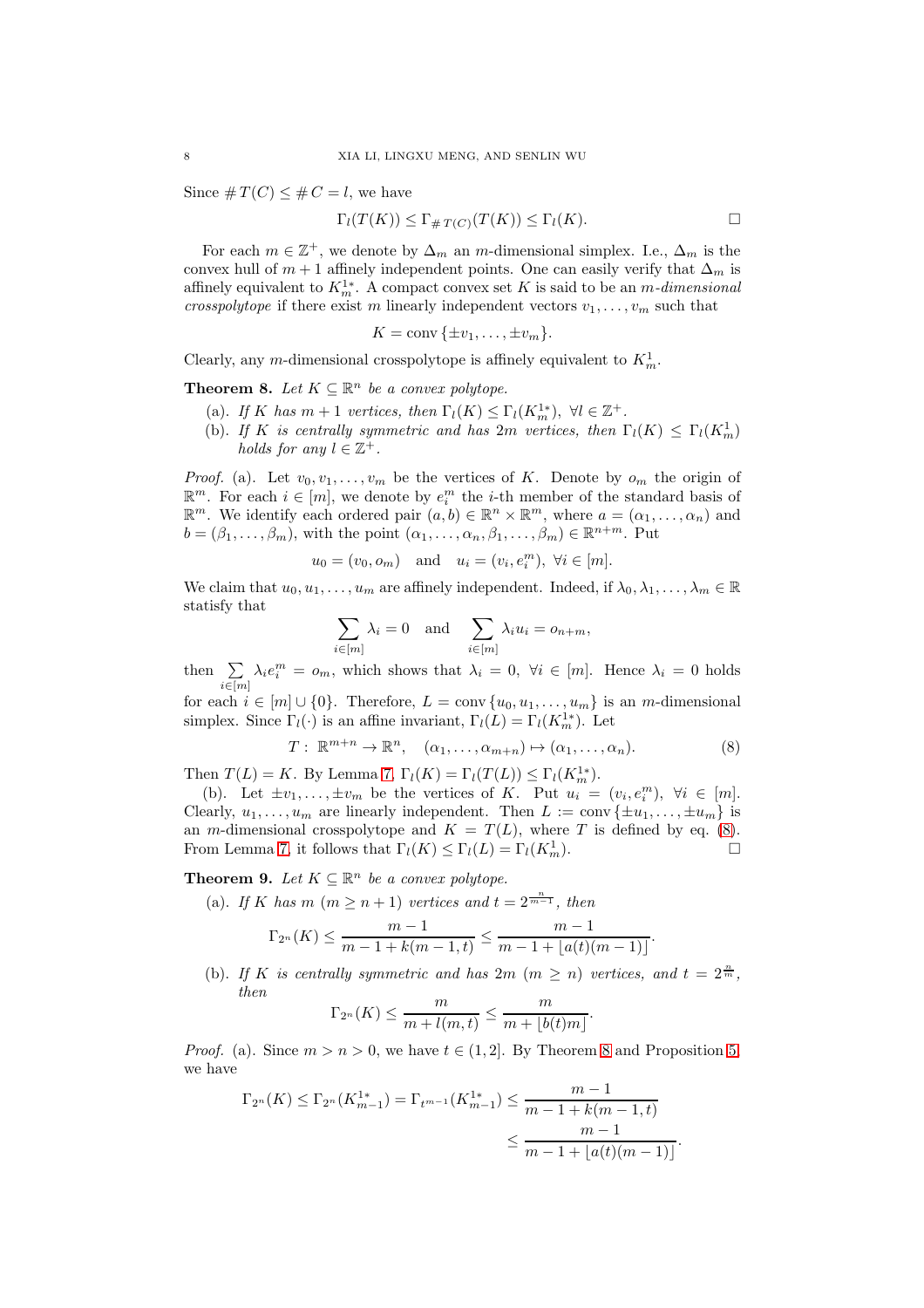(b). Since  $m \geq n, 1 < t \leq 2$ . By Theorem [8](#page-7-1) and Proposition [5,](#page-5-1) we have

$$
\Gamma_{2^n}(K) \leq \Gamma_{2^n}(K_m^1) \leq \frac{m}{m + l(m,t)} \leq \frac{m}{m + \lfloor b(2^{\frac{n}{m}})m \rfloor}.
$$

**Remark [1](#page-2-1)0.** Theorem [9](#page-7-2) and (b) in Lemma 1 show that, when  $m \leq t^{m-1} = 2^n$ , we have

$$
\Gamma_{2^n}(K) \le \frac{m-1}{m} < 1.
$$

In particular, when  $m = 2^n$ ,

$$
\Gamma_{2^n}(K) \le \frac{2^n - 1}{2^n - 1 + 1} = 1 - \frac{1}{2^n},
$$

which is worse than eq. [\(1\)](#page-0-0). When  $m-1$  is proportional to n, (a) in Theorem [9](#page-7-2) yields better estimations when n is large. Take the case when  $m - 1 = 2n$  for example. We have

$$
\Gamma_{2^n}(K) \le \frac{m-1}{m-1 + \lfloor a(\sqrt{2})(m-1) \rfloor} \approx \frac{2n}{2n + \lfloor 0.104828 \cdot (2n) \rfloor}.
$$

It follows that

$$
\limsup_{n \to \infty} \Gamma_{2^n}(K) \le \frac{1}{1.104828} \approx 0.905118,
$$

which is much better than the general estimation eq.  $(1)$  for large n. Theorem [9](#page-7-2) (a) is also valid when n is small. Take the case when  $n = 6$  and  $m = 9$  for example. In this case  $t = 2^{\frac{6}{8}}$  and  $k(m-1, t) = 2$ . It follows that

$$
\Gamma_{64}(K) \le \frac{8}{8+2} = 0.8
$$

holds for each  $K \in \mathcal{K}^6$  having 9 vertices. This is also better than eq. [\(1\)](#page-0-0), which gives  $\Gamma_{64}(K) \leq 1 - \frac{1}{7} \approx 0.86$ .

For (b) in Theorem [9,](#page-7-2) the situation is similar.

#### 5. Acknowledgement

The authors are supported by the National Natural Science Foundation of China (grant numbers 12071444 and 12001500), the Natural Science Foundation of Shanxi Province of China (grant number 201901D111141), and the Scientific and Technological Innovation Programs of Higher Education Institutions in Shanxi (grant numbers 2020L0290 and 2020L0291).

#### **REFERENCES**

- <span id="page-8-7"></span>[1] U. Betke and M. Henk, Intrinsic volumes and lattice points of crosspolytopes, Monatsh. Math. 115 (1993), no. 1-2, 27–33. MR 1223242
- <span id="page-8-3"></span>[2] K. Bezdek, Classical Topics in Discrete Geometry, CMS Books in Mathematics/Ouvrages de Math´ematiques de la SMC, Springer, New York, 2010. MR 2664371 (2011j:52014)
- <span id="page-8-4"></span>[3] K. Bezdek and Muhammad A. Khan, The geometry of homothetic covering and illumination, Discrete Geometry and Symmetry, Springer Proc. Math. Stat., vol. 234, Springer, Cham, 2018, pp. 1–30. MR 3816868
- <span id="page-8-0"></span>[4] V. Boltyanski, H. Martini, and P.S. Soltan, Excursions into Combinatorial Geometry, Universitext, Springer-Verlag, Berlin, 1997. MR 1439963
- <span id="page-8-2"></span>[5] P. Brass, W. Moser, and J. Pach, Research Problems in Discrete Geometry, Springer, New York, 2005. MR 2163782 (2006i:52001)
- <span id="page-8-1"></span>[6] H. Martini and V. Soltan, Combinatorial problems on the illumination of convex bodies, Aequationes Math. 57 (1999), no. 2-3, 121–152. MR 1689190 (2000b:52006)
- <span id="page-8-6"></span>[7] G. Pólya and G. Szegő, Problems and theorems in analysis. I, Classics in Mathematics, Springer-Verlag, Berlin, 1998, Series, integral calculus, theory of functions, Translated from the German by Dorothee Aeppli, Reprint of the 1978 English translation. MR 1492447
- <span id="page-8-5"></span>[8] H. Robbins, A remark on Stirling's formula, Amer. Math. Monthly 62 (1955), 26–29. MR 69328